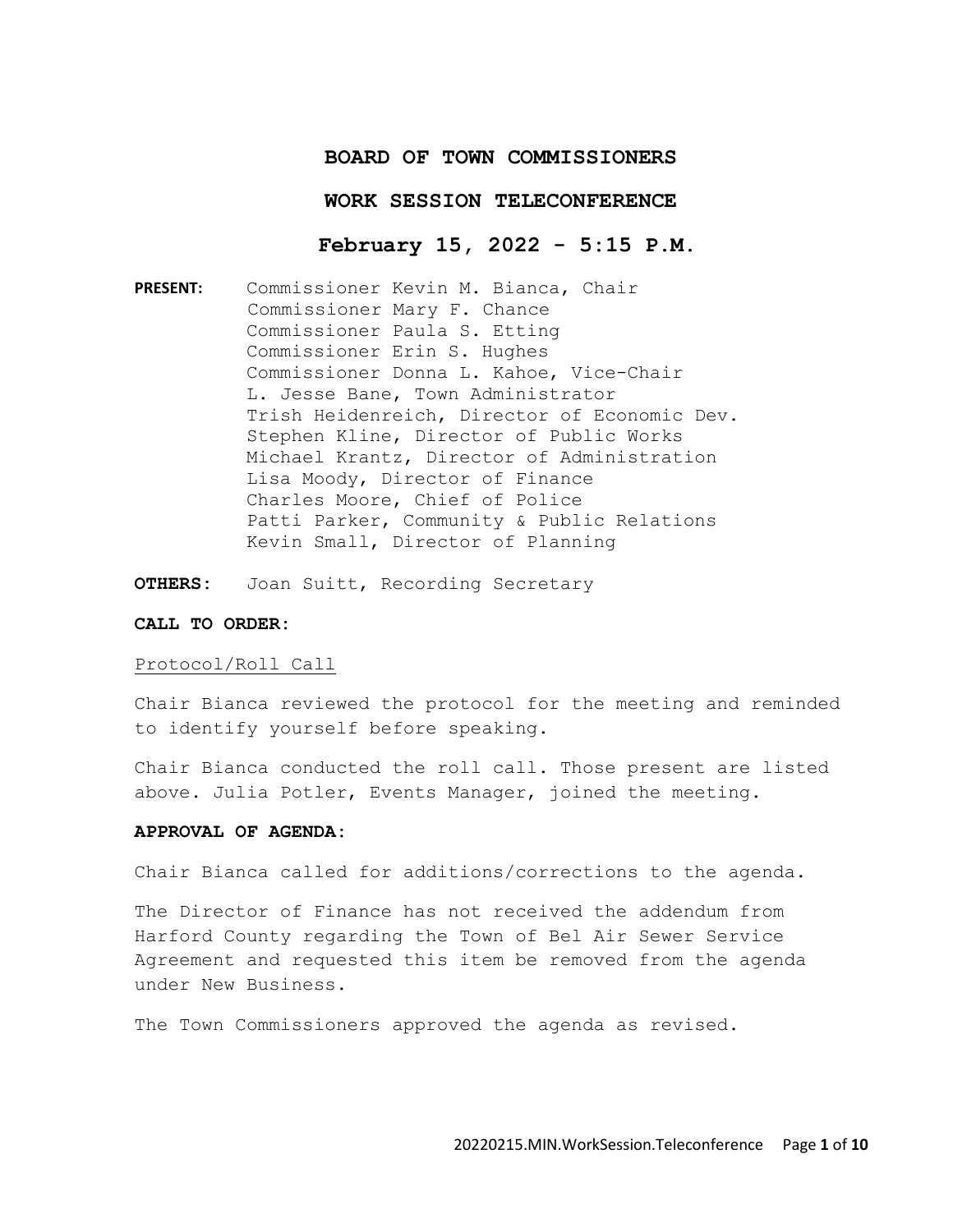#### **TOWN ADMINISTRATOR'S REPORT:**

The Town Administrator notified virtual meetings will return to in-person effective March 1, 2022. Daytime meetings with staff will be held at the Armory in the  $2<sup>nd</sup>$  floor conference room. Town Board and Budget/Work Session meetings will be held at Town Hall.

### **TENATIVE AGENDA FOR TOWN MEETING (February 22, 2022 at 7:30 p.m.)**

#### **Presentations:**

Award – OFC Nicholas Rhodes from the American Legion

The Chief of Police advised a representative of the American Legion will present OFC Rhodes with an award.

#### **Public Hearing:**

Ordinance 807-22 Amending Town Code Chapter 397. Sewers Article I. Sewers and Sewage Disposal § 397-18. Sewer service rate determination – adding Sewer Base Meter Sizes

The Director of Finance informed no changes have been made since the Ordinance was introduced.

Chair Bianca asked if concerns have been raised. The Director of Finance has not received inquiries.

#### **Unfinished Business:**

Ordinance 807-22 Amending Town Code Chapter 397. Sewers Article I. Sewers and Sewage Disposal § 397-18. Sewer service rate determination – adding Sewer Base Meter Sizes

The Town Commissioners will vote to approve Ordinance 807-22.

### **New Business:**

### Resolution 1180-22 Amending Bel Air Armory Rental/Lease Fees

Ms. Potler, Events Manager, looked at comparisons between other venues near or similar to the Town and found the Town's current rates are much lower. Ms. Potler advised the Town's venue has gotten very popular since the renovations in 2020. The rates were adjusted two years ago.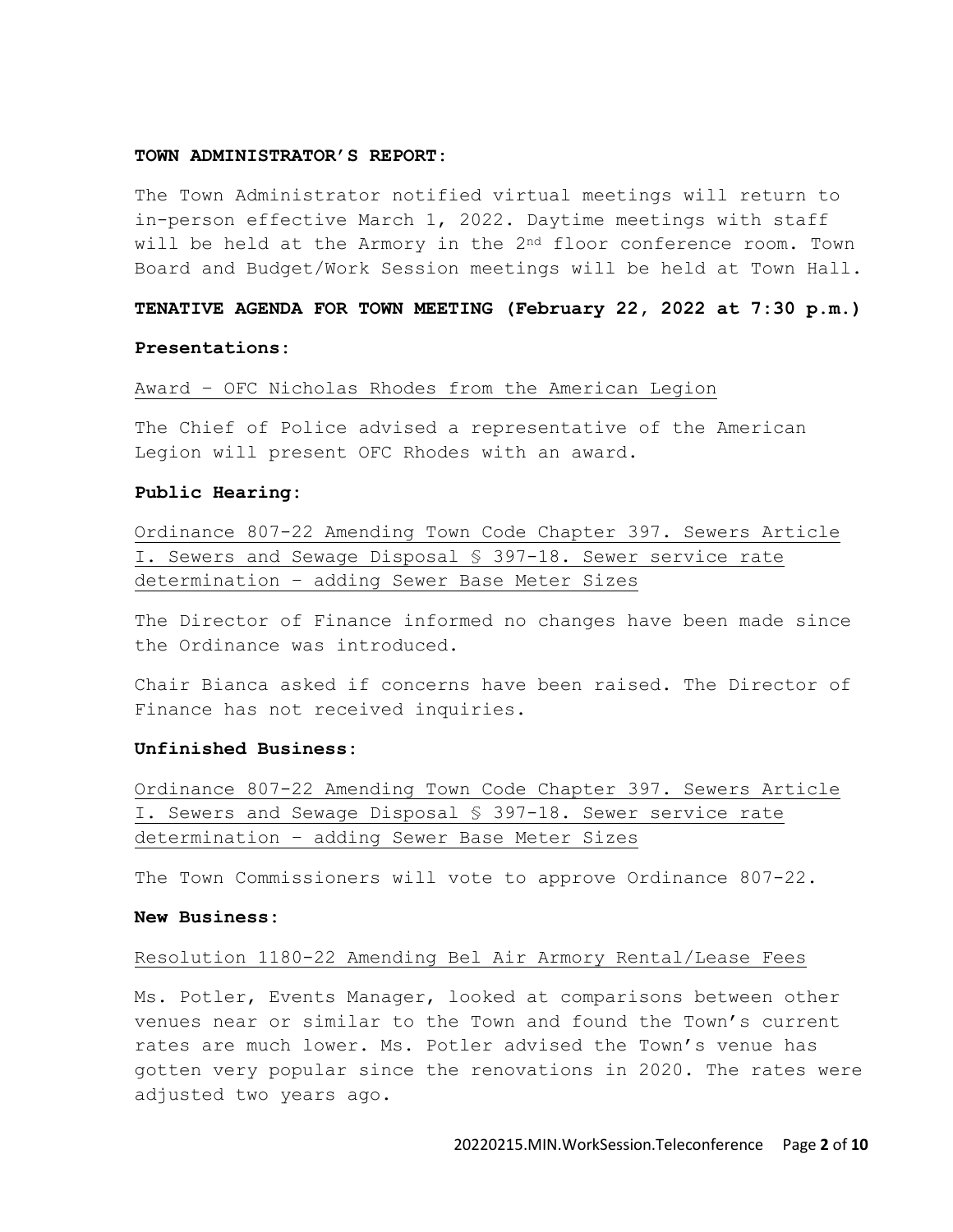Ms. Potler advised the current rental Monday – Thursday for everyone is \$50 per hour. The current Friday – Sunday for Government/Non-Profit is \$75 per hour and Individual/Business is \$125 per hour.

# **Proposed Changes:**

- To include Thursday in the weekend rental for Individual/Business and Government/Non-Profit.
- Raise weekday rental Monday Wednesday to \$75 per hour for everyone.
- Raise weekend rental Thursday Sunday for Government/Non-Profit to \$100 per hour.
- Raise weekend rental Thursday Sunday for Individual/Business to \$150 per hour.

Chair Bianca inquired if the number of individual/business and government/non-profit are being tracked. Ms. Potler stated tracking has not been done but believes it is now 50/50.

Ms. Potler reviewed other venues in Harford County. There were no further questions about rates.

- **Grounds –** Frederick Ward Park/Armory Park may not be used/reserved when the Armory is rented/leased or otherwise committed or under contract with another party.
- **Security Deposit –** Security Deposit may be used for cost including but not limited to damage, cleaning, and/or overages above contracted rental/lease hours.

Ms. Potler notified of a recent wedding that went over two hours and when this happens Town staff covering the event are paid overtime. Ms. Potler stated this statement will make things clearer.

- **Refunds –** All fees/payments are non-refundable.
- **Rental/Lease Date Change Requests –** All original rental/lease fees paid shall be forfeited. A 25% discount will be applied to the new rental/lease agreement.

Currently there is a 50% deposit to rent the site and the balance due 90 days prior to the event. Ms. Potler recommends the fees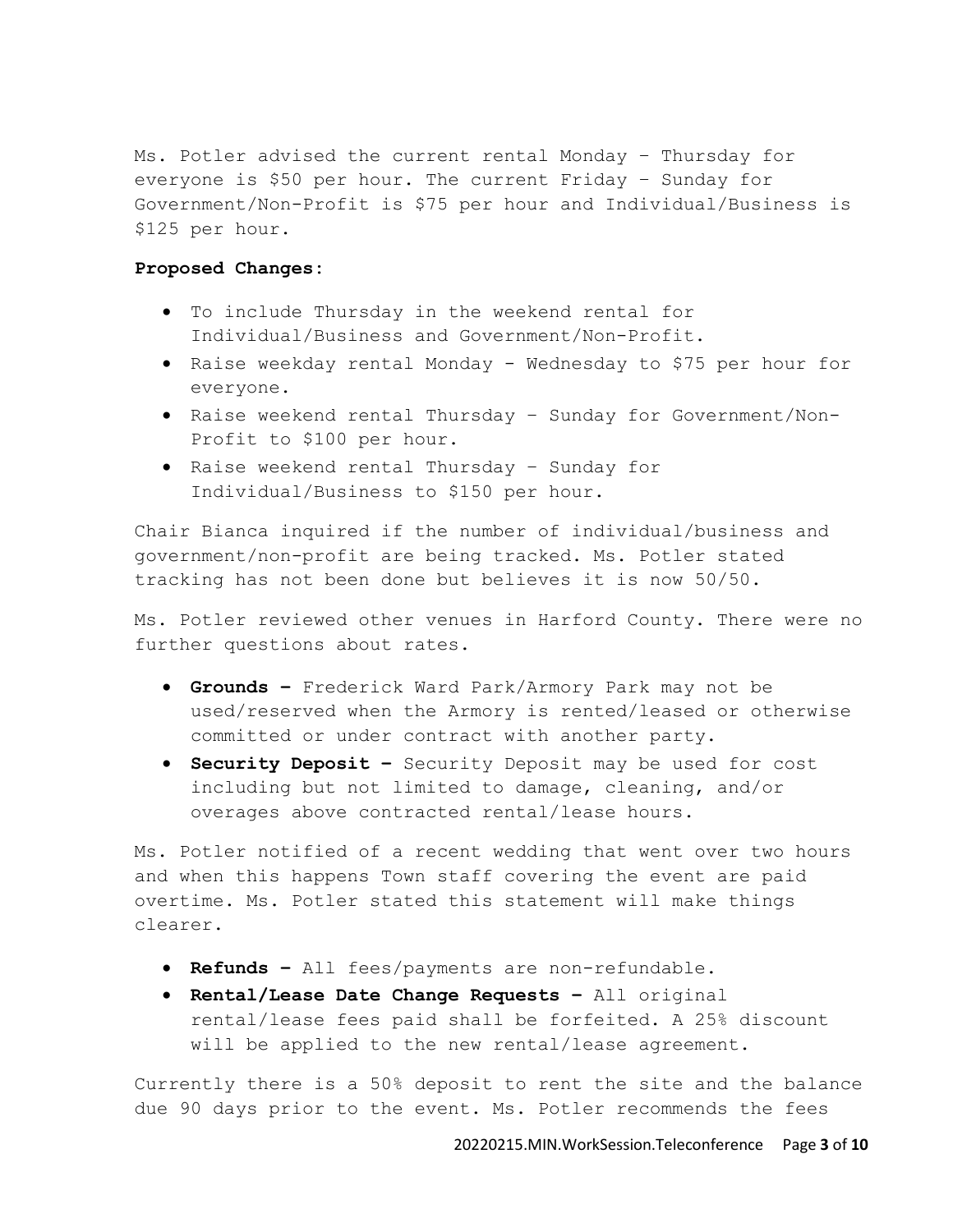not be refunded because other sites by comparison have more rigid refund policies and it is hard to rebook an event.

Commissioner Kahoe asked has there been a situation when someone cancels within 90 days and we were able to rent again. Commissioner Kahoe feels with a similar event, a refund could be possible. Ms. Potler stated the Town could go that route but has nothing to compare because of COVID.

Commissioner Kahoe asked what would happen with damages or overages because the \$250 does not seem sufficient. Commissioner Kahoe suggested changing language saying the security deposit may be used towards costs. The Director of Administration advised the Certificate of Insurance would cover more serious damage. Commissioner Kahoe wants to make sure the Town is recouping whatever is lost.

Commissioner Etting stated the Certificate of Insurance would cover damages but not cover overtime.

Chair Bianca asked if there has been issues where people cancelled for other reasons than COVID. Ms. Potler advised there have been a lot of changes because of COVID. The Director of Administration stated the cancellation clause is still in effect and has not been removed as the pandemic numbers have come down.

Chair Bianca has less of a problem with the rate increase but is hesitant about non-refundable.

Commissioner Etting understands the reasons behind the changes and suggested considering only the rate increases.

The Director of Administration recognizes the concern for the non-refundable clause and will implement the rate changes.

Ms. Potler asked if the Commissioners concur on the shift of Monday -Wednesday as weekday and Thursday – Sunday the weekend for rental purposes.

Chair Bianca agreed with the weekday/weekend change and requested, if negative feedback is received, especially from nonprofits, to keep the Commissioners informed.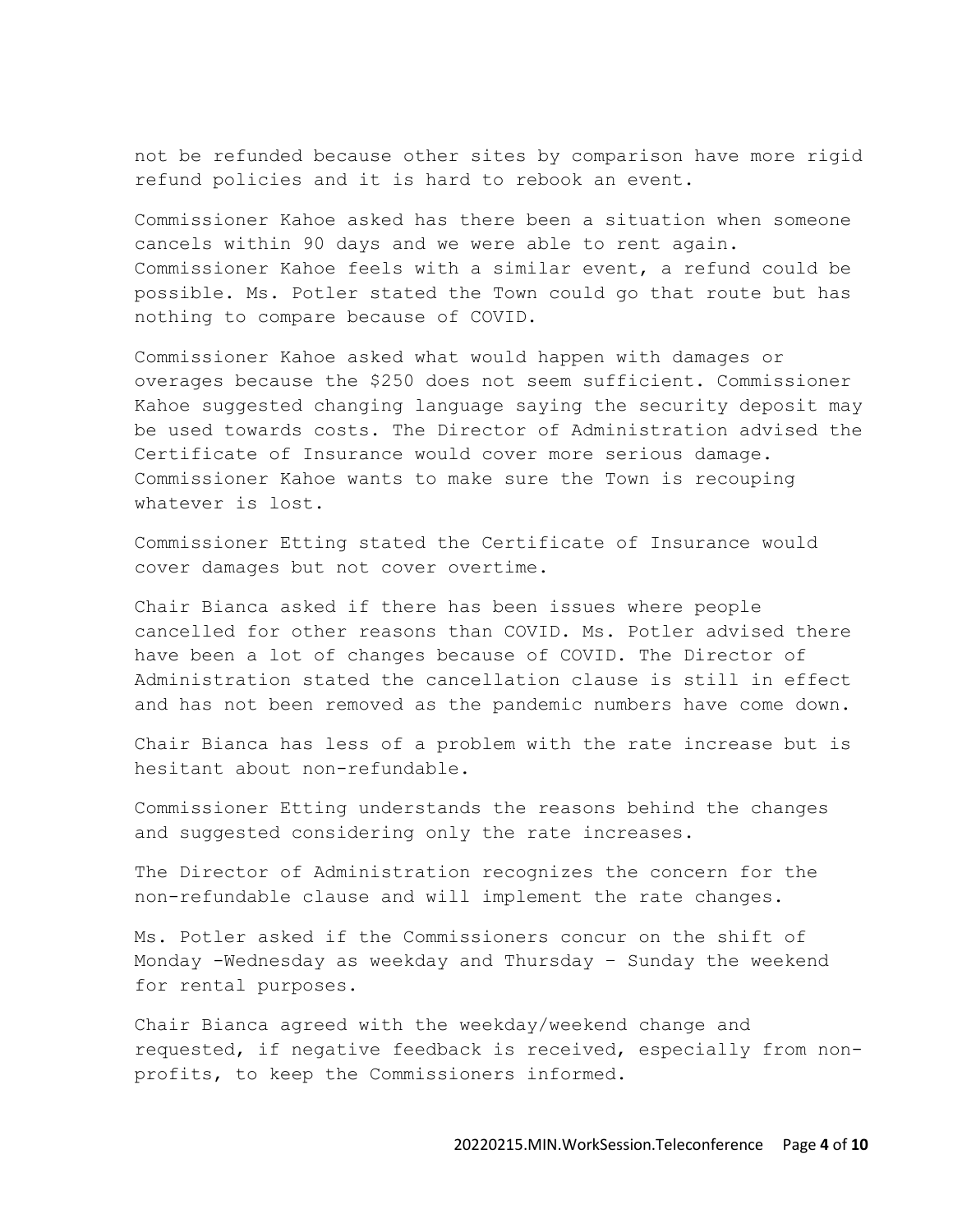Commissioner Hughes agrees with the rate changes and the switching of the days. Commissioner Hughes feels it is too early to do a change on refunds and reminded this can be brought up later.

The Town Administrator informed prior to Ms. Potler coming on board there were terrible losses at the Armory and she has done an outstanding job in bringing funds into the Town.

The Director of Administration advised changes will be made and the Resolution will be introduced with a public hearing scheduled March 7th.

# **STAFFING UPDATE:**

The Director of Administration reported:

- Deputy Chief going through a large number of applicants.
- Dispatcher positions received over 100 applications.

The Chief of Police scheduled three interviews and only one showed.

- Equipment Operator, Construction Worker, Laborer 2 candidates have been recommended for hire.
- Equipment Operator II position to be posted.

### **CALENDERS:**

Contact Ruth Seitler with additions/corrections on the calendars.

The Director of Planning advised the Planning Commission now meets at 6:30 p.m.

### **MISCELLANEOUS:**

#### Comprehensive Plan Update

The Director of Planning advised changes need to be discussed during the next two Work Sessions. Anything proposed the night of the hearing would need a motion to change. The Director of Planning sent out recent zoning maps to the Commissioners.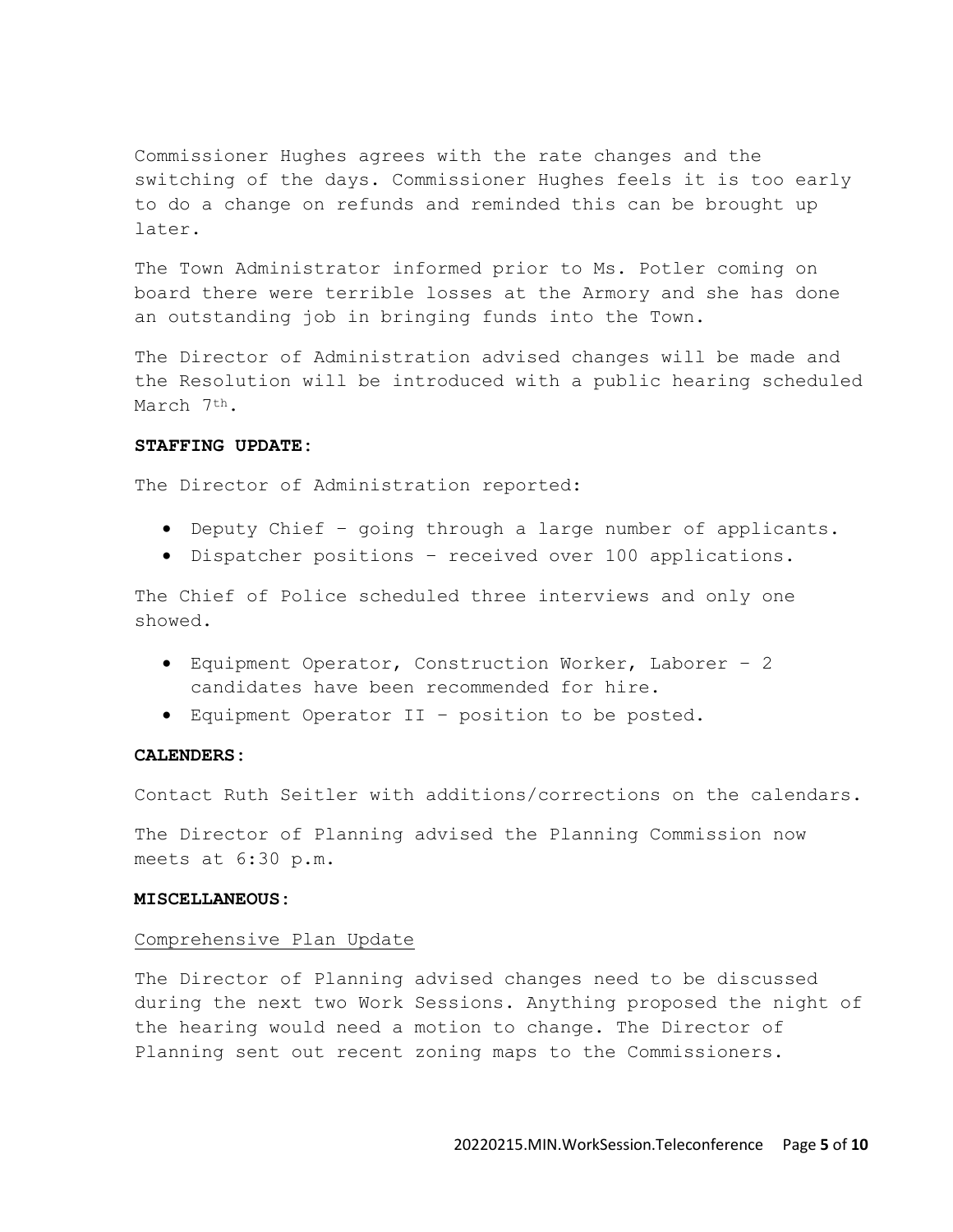#### Changes to Land Use Plan

1. Corner of Maulsby and Mast

Commissioner Chance asked for more information on the new homes located on the corner. The Director of Planning advised there are two new single family homes and one older home closer to Main Street. The land use designation would become mixed-use but if it was felt to remain residential, that could be done. Commissioner Chance recommends not changing the designation.

Commissioner Kahoe advised the two newer homes are occupied and the older home is currently a residence. Commissioner Kahoe does not recommend changing occupied residential to commercial.

Commissioner Hughes stated the two new homes do not lend themselves to office use but can see the older home being changed. The Planning Commission is recommending changes for some residential areas to be Overlay or Mixed-use.

Chair Bianca does not see the need to change the area at this time. Chair Bianca clarified being okay with the change to the older home.

The Commissioners agreed to change the older home to commercial and keep the two new homes residential.

2. Corner of Williams and Broadway

One property zoned B-3A and two properties zoned R-1.

Commissioner Kahoe asked if these properties could be mixed-use. The Director of Planning stated more of a flexible land use designation and looking at residential with an Overlay.

Commissioner Kahoe inquired about the two properties possibly becoming a parking lot. The Director of Planning informed there was talk over two years ago and highly doubts this will happen because people are working from home. The owner would have to request rezoning on the corner lot.

The Town Administrator advised at one time Harford County was interested in the property for parking near the Ma & Pa Trail.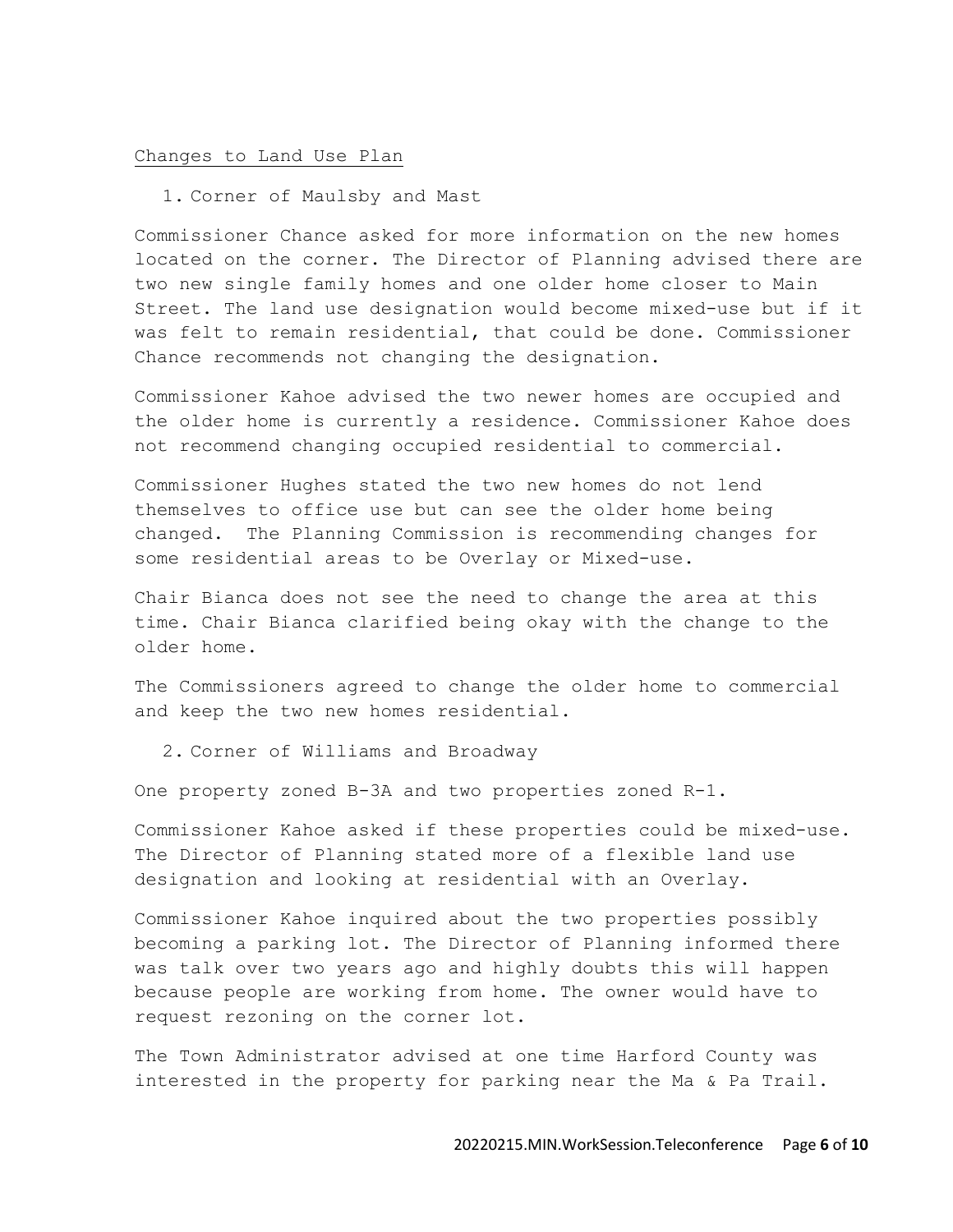Commissioner Chance suggests before making changes the Town needs to consider the discussions between the owner and Harford County.

The Director of Planning will reach out to the owner but feels they want it designated commercial. If this property becomes a higher density zone a buffer could be created along Williams.

Commissioner Hughes does not have concern with the change to mixed-use or overlay because further down the properties are being used as offices that co-exist with a few residential.

The Director of Planning stated he will go forward with the Planning Commission recommendation.

3. Broadway Land Use behind ShopRite

The Director of Planning stated most of these properties are in transition and not good examples of residential architecture.

Commissioner Chance wanted clarification that these homes are behind ShopRite. The Director of Planning advised the change of designation is one house behind ShopRite to B-3A and the rest will stay as they are. Mixed-use is extending up and down Broadway because it reflects what currently exists.

Commissioner Chance commented across the street two homes were removed for the Jewish Temple and wanted more information on the next house. The Director of Planning advised the home closer to the Episcopal Church, an Assisted Living, would change designation. The Director of Planning informed anything across from ShopRite would change to commercial.

Commissioner Kahoe is concerned with a residential home in between the apartment complex and the Assisted Living. The Director of Planning advised the designation would not change. The change will be from the Chabad back toward the three parcels by the church. Commissioner Kahoe asked for clarification on the other side of the street to Franklin. The Director of Planning advised mixed-use. Commissioner Kahoe inquired if ShopRite expanding its loading dock area. The Director of Planning stated its intention is to expand into the one parcel and demo the other for a service area.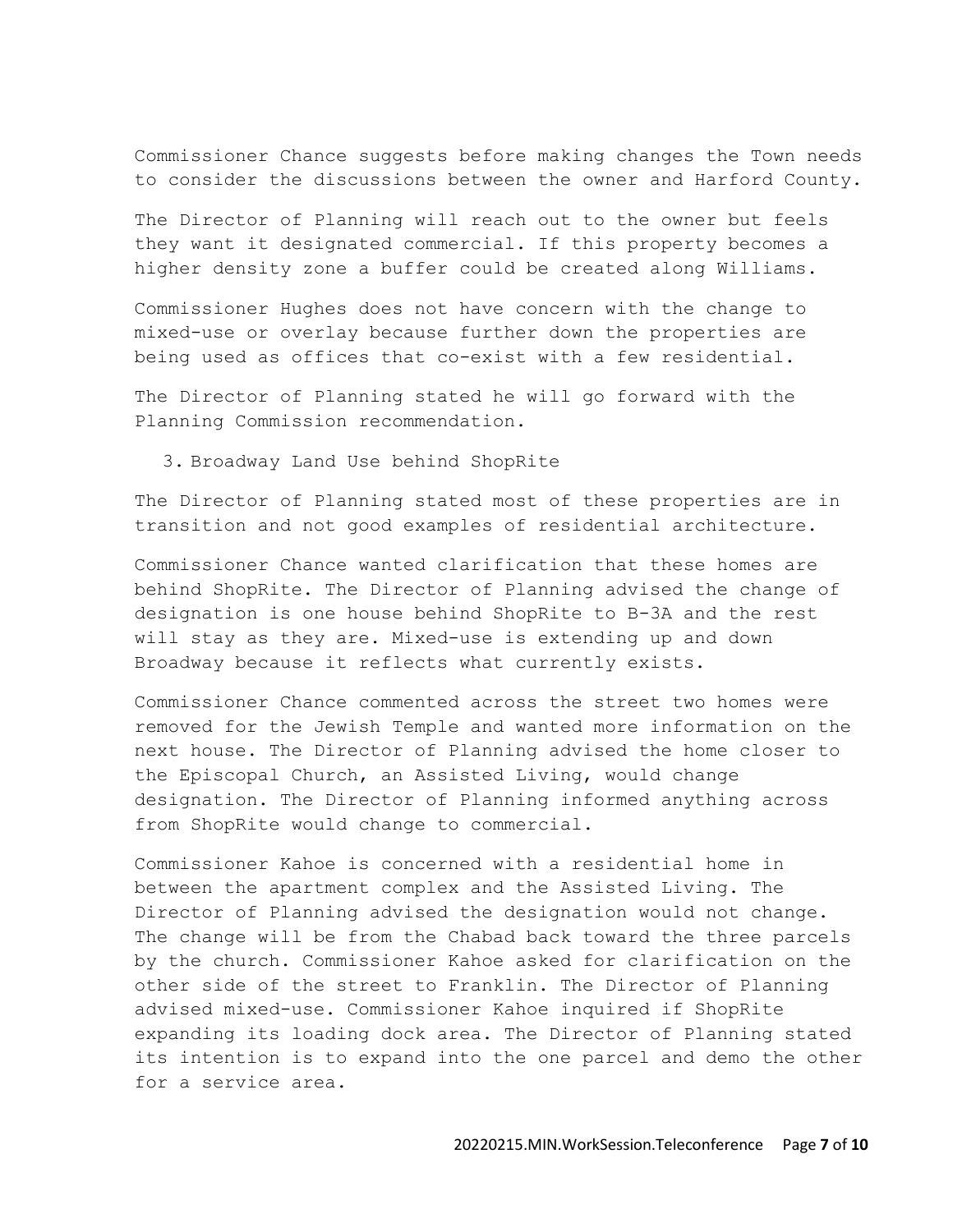The Commissioners had no further questions.

# 4. Archer Street and George Street

Currently both sides of Archer, Western Alley, and both sides of George Street are residential. The Director of Planning sees most of the properties between Western Alley and Archer Streets staying residential. Other residential units at the corner of George and Archer are mostly commercial. There are three parcels between the east side of Archer Street as commercial and all the rest are residential.

Commissioner Hughes walked George Street looking at the current uses and has no problem. Commissioner Hughes believes the section highlighted in yellow, the side of George Street closer to Baltimore Pike, would be reasonable for an Overlay or Transition. Commissioner Hughes believes the lots on Archer in between George and Thomas are not quite ready. The Director of Planning asked if she was thinking anything north of George Street would stay residential and south of George mixed-use. Commissioner Hughes agreed.

The Director of Planning informed there is a lot of pressure from people on the east corner of George and Archer. There is a natural progression of commercial uses that back up to the current residential uses on George. The Director of Planning agrees with Commissioner Hughes.

Chair Bianca and Commissioner Kahoe agree with the recommendation from Commissioner Hughes.

The Director of Planning will send out the changes to the Commissioners before the end of the week and requested getting back with any other issues soon. The Director of Planning asked if there were any other questions on the Comprehensive Plan.

Commissioner Etting stated there is a specific location for a homeless shelter in the plan and words providing a shelter close to the high school. Commissioner Etting stated there are already homeless resources and is concerned for the Town to take on such a giant expense. Commissioner Etting suggests some language to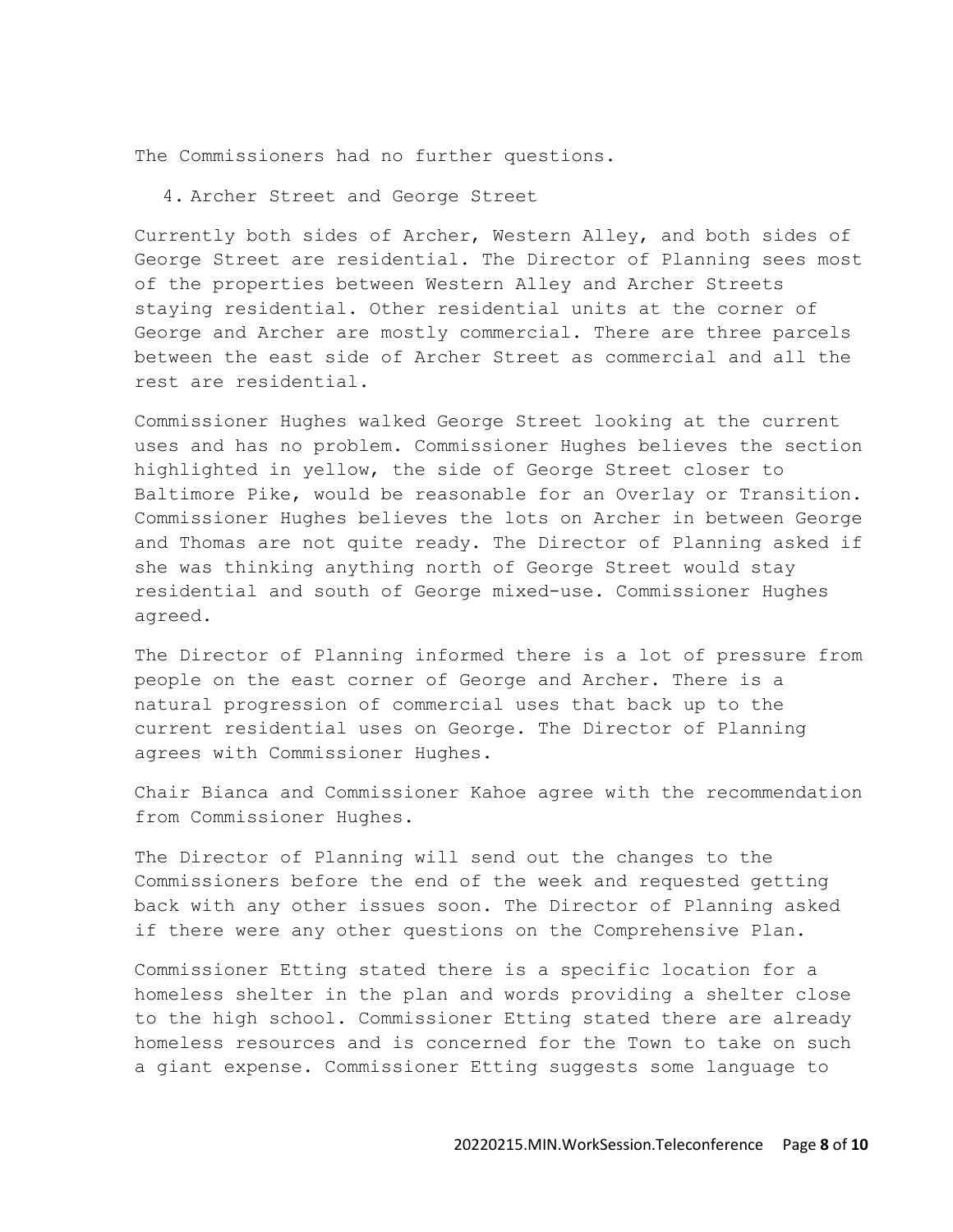the effect that the Town looks to serve the homeless by facilitating resources and not planning an actual shelter.

Commissioner Chance agrees and feels claiming this on the map is premature. Commissioner Chance understands the most important thing is transportation and counseling for the homeless.

The Director of Planning stated it will be removed from the map and no longer be a priority. The language will change from homeless shelter to homeless services.

The final version of the Comprehensive Plan will be provided to the Commissioners.

Chair Bianca wanted to clarify the public hearing is March 7th and if the Commissioners can close the hearing or keep it open. If kept open it makes the process harder. The public hearing can be closed and not voted on for more time to discuss. The Comprehensive Plan would come before the Commissioners at a later date. The Director of Planning stated that is accurate.

### **COMMISSIONER'S REPORT:**

Chair Bianca informed the Town of Bel Air has been designated a Tree City USA. The Town will receive a plaque and a Proclamation.

Chair Bianca advised the Famers Market opening day is Saturday, April 9th and the hours are 8:00 a.m. to 12 noon. The annual tree give away will take place April 9th.

Commissioner Kahoe attended the Appearance & Beautification Committee meeting and heard about many initiatives. Commissioner Kahoe is looking forward in getting more involved.

Commissioner Hughes informed the Board of Appeals and Historic Preservation Commission did not meet.